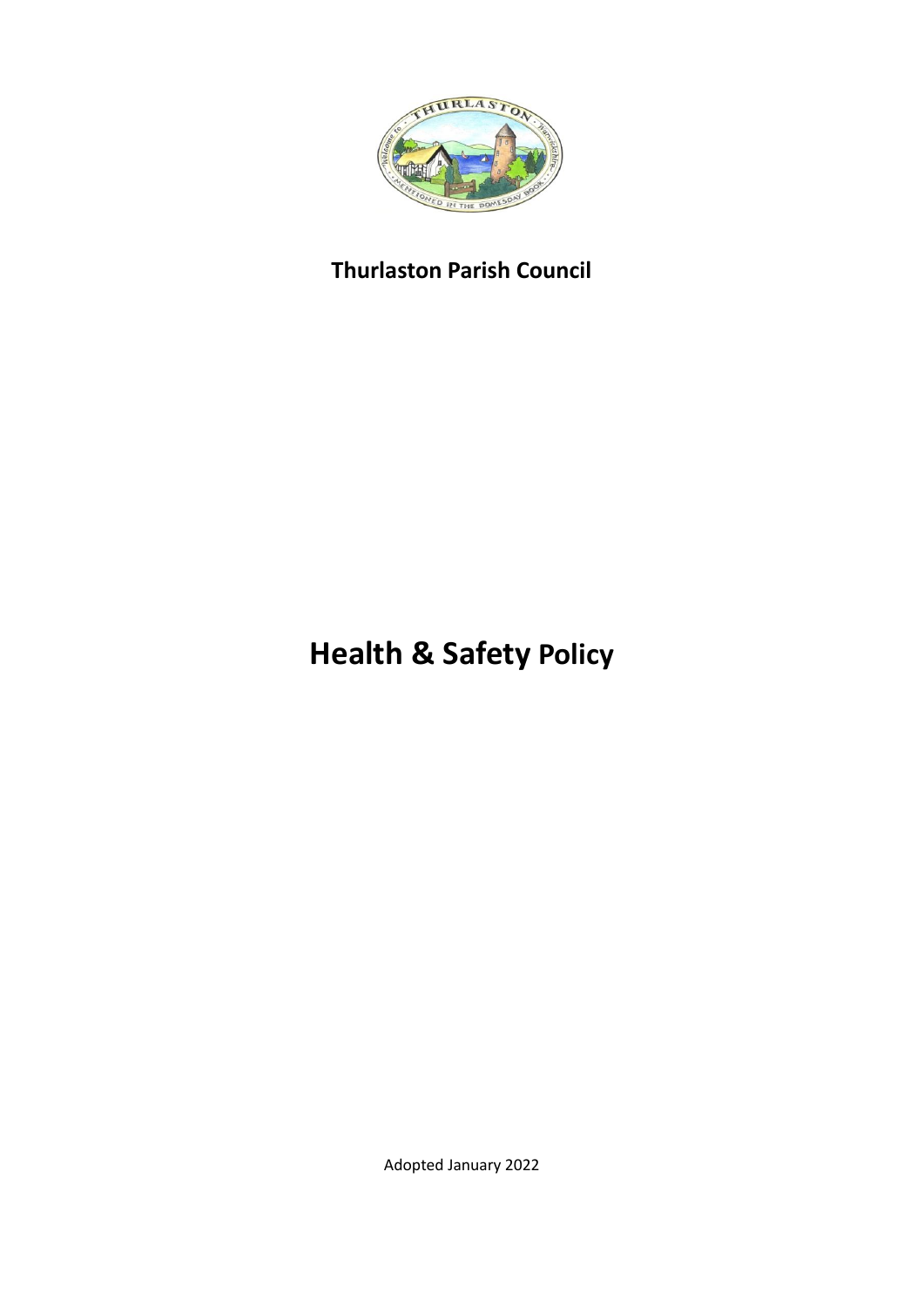| <b>Version</b> | <b>Author</b>     | <b>Date</b> | <b>Review date</b> |
|----------------|-------------------|-------------|--------------------|
|                | Stephen Lewington | Jan 2022    | Jan 2025           |
|                |                   |             |                    |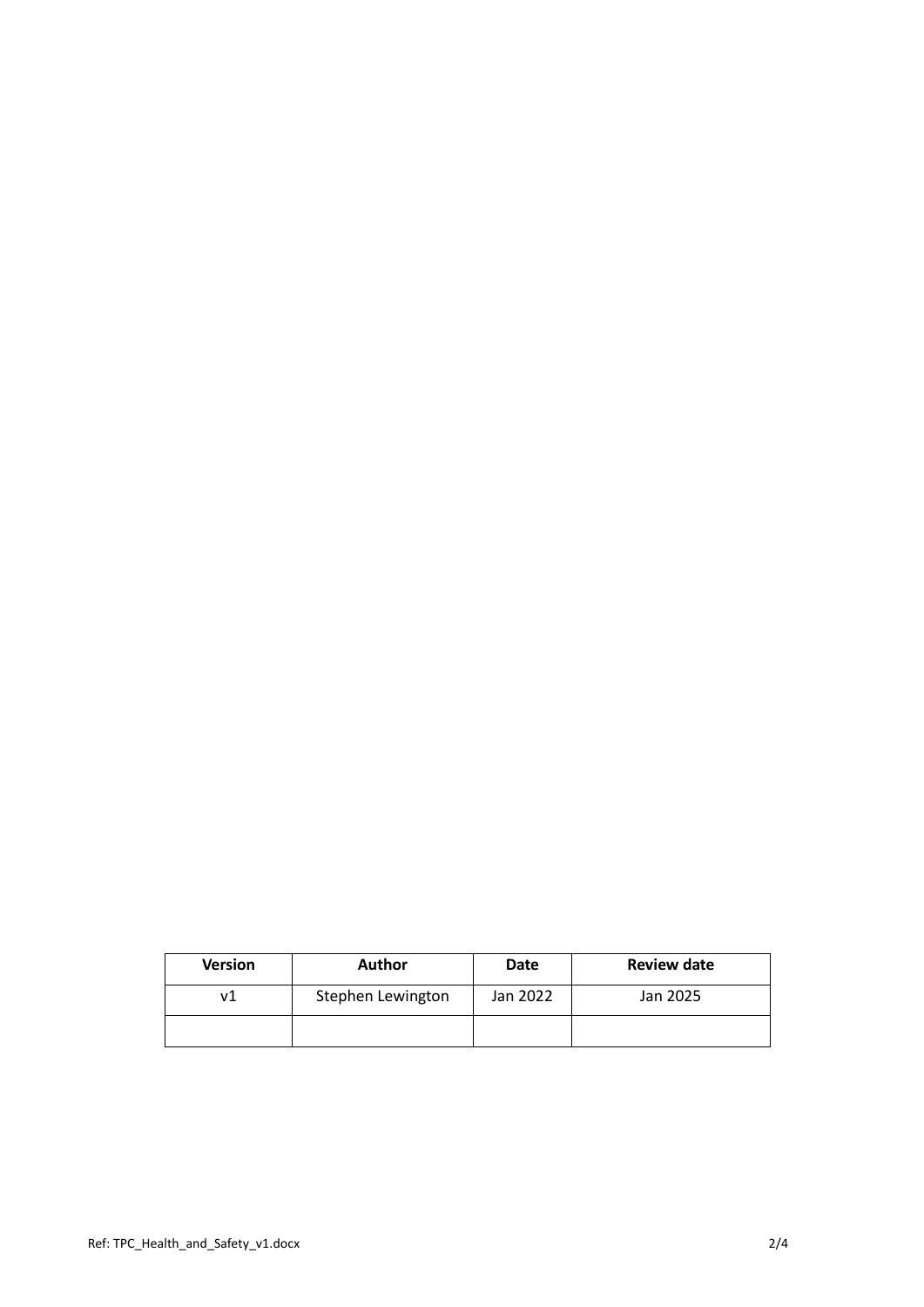#### **1. Introduction**

This policy sets out the general principles and approach that Thurlaston Parish Council (TPC) will follow in respect of Health & Safety legislation<sup>1</sup> for premises and activities for which it is responsible.

#### **2. Scope of the Policy**

- (1) The Parish Council aims to protect the health, safety and welfare of employees, contractors, residents and members of the public within its area, who may be affected by the Council's activities.
- (2) The Parish Council will ensure that any buildings and amenities belonging to the Council are properly managed by the Council and that the Council set up and monitor appropriate Health and Safety policies and procedures for the protection of the public.
- (3) Councillors are required to take reasonable care of their own Health & Safety when carrying out duties on behalf of the Parish Council.

### **3. The Parish Clerk**

- (1) The Parish Clerk normally works from home and must ensure that this is done in a safe working environment.
- (2) This includes observing the legal recommendations for safe handling, the use of computer equipment, and workstation design.

#### **4. Contractors, Employees, Volunteer Workers**

- (1) The Parish Council will ensure that any contractors or Volunteer Workers employed to carry out work on behalf of the Council have adequate and appropriate Public Liability insurance.
- (2) Contractors and Volunteer Workers will report to the Clerk or any nominated Councillor, any hazard or situation encountered during their work, which may affect members of the public.
- (3) Employees and volunteers are reminded that they have a duty to care for their own safety and that of other workers and other persons who might be affected by their activities and to co-operate with the Council to enable it to carry out its own responsibilities successfully. The final level of responsibility is, however, that of each and every individual.
- (4) Employees, Contractors and Volunteers should:
	- (a) Seek advice on safety and health matters from the Clerk or nominated Councillor.
	- (b) Make proper use of protective clothing and safety equipment provided.
	- (c) Report immediately to the Clerk or Councillor any defects in plant, structures, equipment or safety procedures which come to their notice.
	- (d) Report promptly to the Clerk or Councillor any incidents which have led or might lead to injury or damage and co-operate with any investigation which might be undertaken with the object of preventing accidents or re-occurrence of incidents.

**.** 

 $<sup>1</sup>$  Health and Safety at Work etc Act 1974</sup>